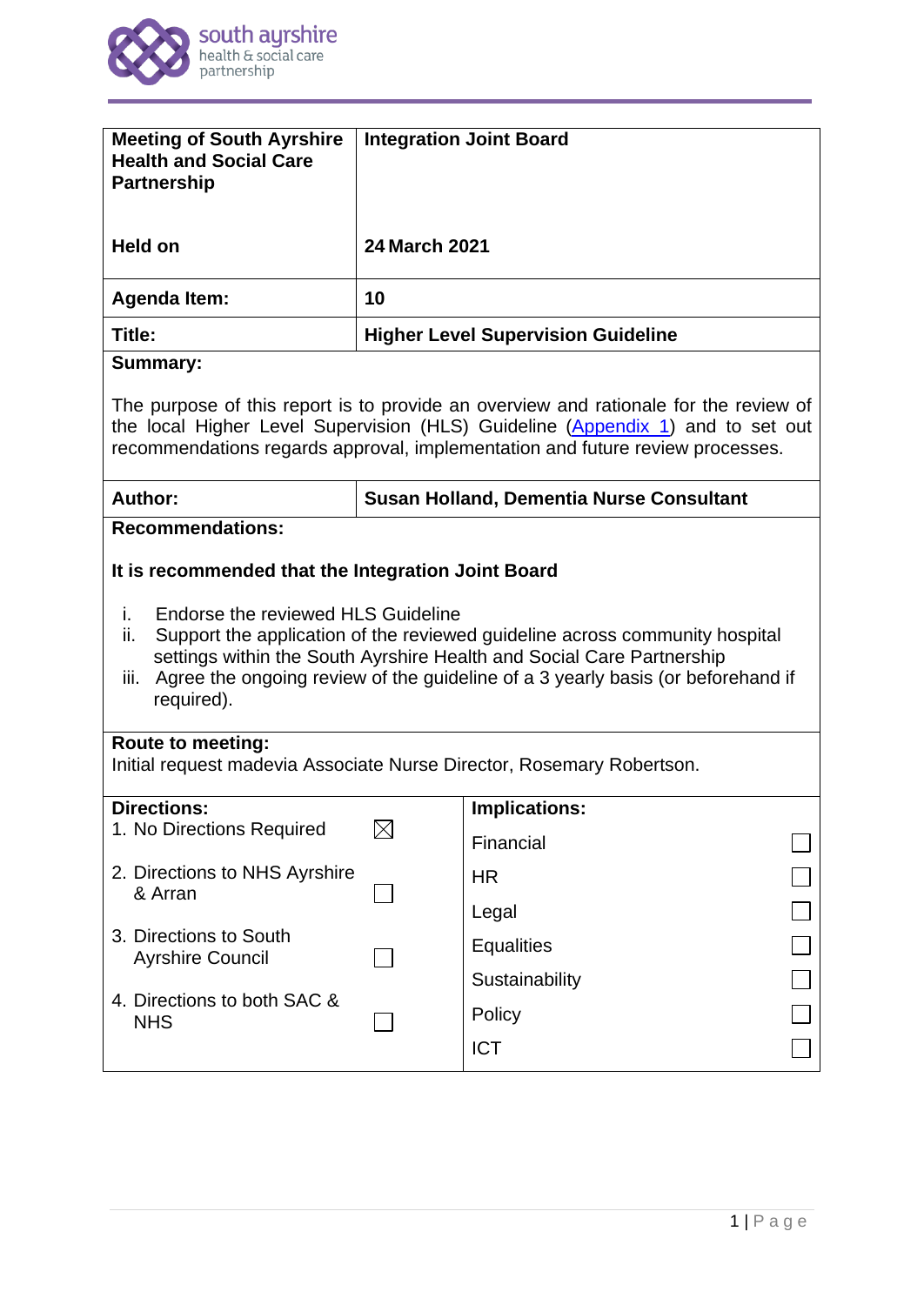

# **HIGHER LEVEL SUPERVISION GUIDANCE**

# **1. PURPOSE OF REPORT**

1.1 The purpose of this report is to provide an overview and rationale for the review of the local Higher Level Supervision (HLS) Guideline [\(Appendix 1\)](http://www.south-ayrshire.gov.uk/health-social-care-partnership/documents/Item%2010%20-%20HLS%20IJB%202021%2003%2024%20App%201.pdf) and to set out recommendations regards approval, implementation and future review processes.

# **2. RECOMMENDATION**

#### **2.1 It is recommended that the Integration Joint Board**

- i. Endorse the reviewed HLS Guideline
- ii. Support the application of the reviewed guideline across community hospital settings within South Ayrshire
- iii. Agree the ongoing review of the guideline of a 3 yearly basis (or beforehand if required).

## **3. BACKGROUND INFORMATION**

- 3.1 HLS practices have long been used across NHS Ayrshire and Arran hospital settings to ensure the safety of patients assessed as being at increased risk of harm to self or others, either within a ward environment and or/if the patient were to leave the ward.
- 3.2 In October 2019, a four week scoping exercise was undertaken to assess local HLS practices following concerns raised by Nurse Director Hazel Borland regards HLS decision making processes and the increasing number of requests for additional staff to support patients being cared for under HLS.
- 3.3 One of the recommendations from the scoping works was that a review of the current HLS guideline required to be undertaken.

## **4. REPORT**

4.1 A guideline review was undertaken by the local HLS Steering group. This group is led by Susan Holland, Dementia Nurse Consultant for NHS Ayrshire and Arran. A summary of areas of highlighted concern and action are summarised as follows:

#### **4.1.1Scope of the Guideline:**

Although the current HLS guideline is used to support HLS practices across Acute and Community Hospitals, the scope of the guideline in its current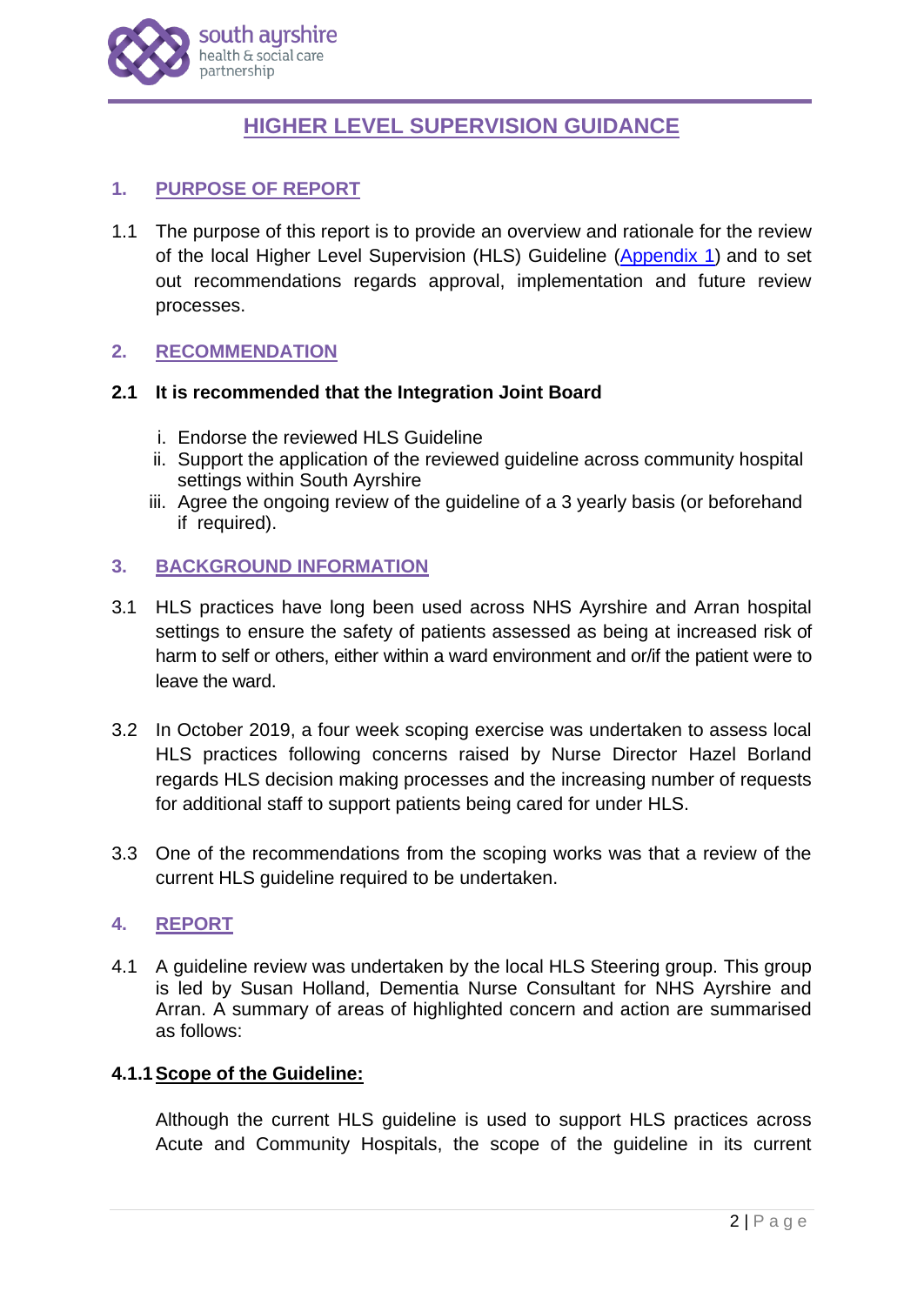

context only extends to the "Higher Level Supervision of Patients in Acute Hospital Settings" (i.e. UHA and UHC).

## Action Taken:

The scope of the reviewed guideline now extends to all general hospital settings across NHS Ayrshire and Arran (Acute and Community).

#### **4.1.2Terminology:**

Confusion amongst staff regards approved levels of supervision and the use of unapproved HLS practices were highlighted during the scoping exercise. Terminology used within the current guideline to describe approved levels of HLS was found to be inconsistent and was felt to be a contributing factor to noted concerns.

#### Action Taken:

A full review of the terminology (and structure of guidance content) has been undertaken.

#### **4.1.3Risk Assessment**

The risk assessment documentation which is aligned to the current guideline was not designed for the purpose for which it is being used. Consultation with Health and Safety colleagues confirmed concerns of the review team that this risk assessment documentation has no clinical validity in the context of HLS.

#### Action Taken:

A reviewed risk assessment framework has been developed and incorporated within the reviewed guideline. This has been ratified for use by the local Health and Safety team.

#### **4.1.4HLS Care Plan Documentation**

There was no HLS care plan documentation found to be aligned to the current guideline.

#### Action Taken:

A new HLS care plan document and supporting exemplars have been devised. These have been approved by the local record keeping group.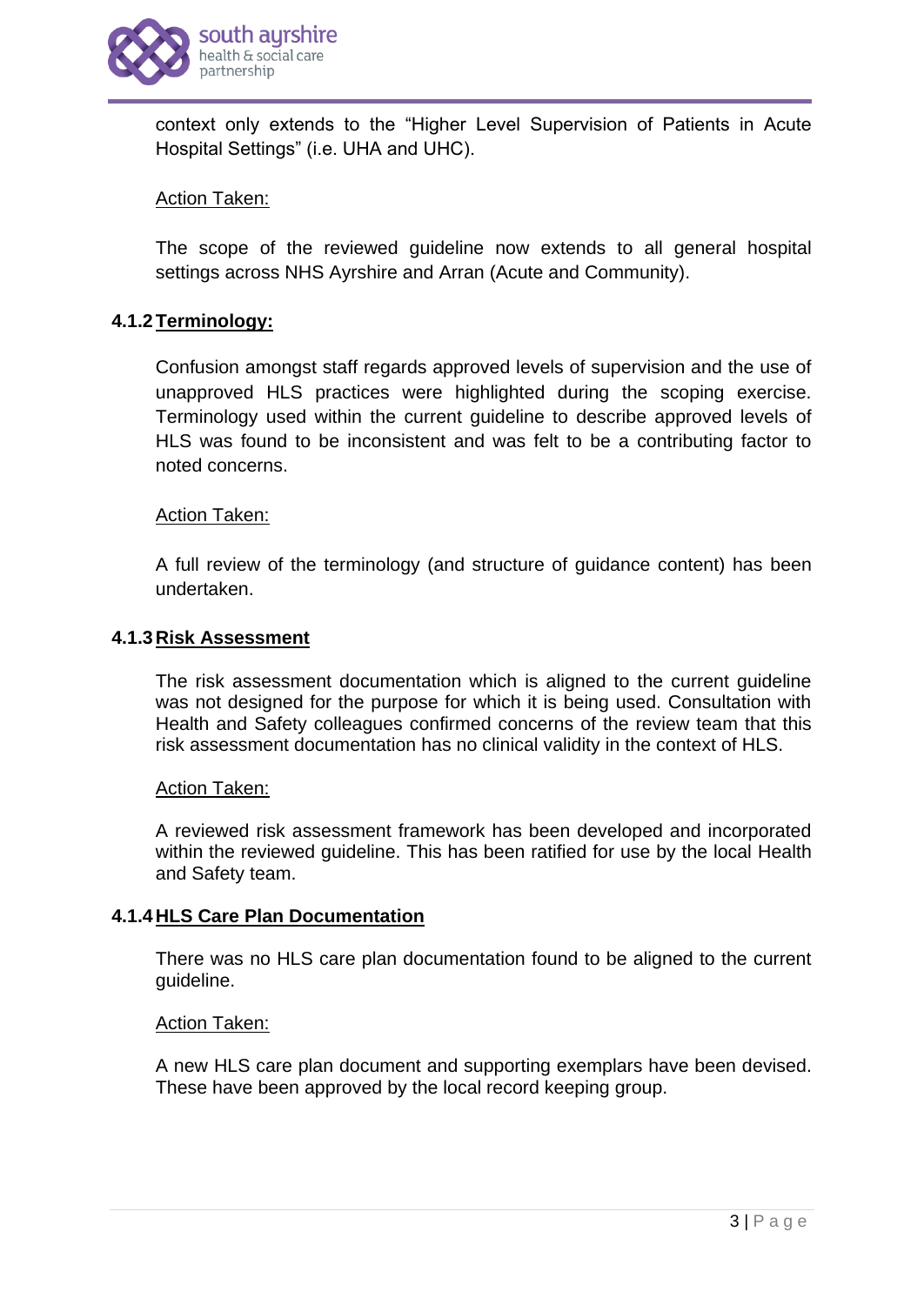

## **4.1.5Higher Level Supervision Checklist**

The existing HLS Supervision Checklist which is aligned to the current guideline recommends the ongoing review of supervision status on a 24 hr basis. New national guidance recommends ongoing review on an 8-12 hourly basis. Scoping works also indicated that HLS status often changes been dayshift and nightshift.

#### Action Taken:

A review of the local HLS checklist has been undertaken. This is now designed to support ongoing review on a maximum of a 12 hourly basis.

## **5. STRATEGIC CONTEXT**

5.1 The guideline review will support the IJB strategic plan objectives, by helping to reduce the risk of vulnerable adults coming to harm.

#### **6. IMPLICATIONS**

#### **6.1 Financial Implications**

6.1.1No known financial implications.

#### **6.2 Human Resource Implications**

6.2.1No known human resource implications

#### **6.3 Legal Implications**

6.3.1 If any legal action is raised in relation to the care of a patient receiving HLS, it is likely that adherence to the processes outlined in this document would be scrutinised.

#### **6.4 Equalities implications**

6.4.1An assessment of relevance has been completed and this has highlighted that an equality impact assessment does not require to be completed [\(Appendix 2\)](http://www.south-ayrshire.gov.uk/health-social-care-partnership/documents/Item%2010%20-%20HLS%20IJB%202021%2003%2024%20App%202.pdf).

#### **6.5 Sustainability implications**

6.5.1No sustainability implications noted.

#### **6.6 Clinical/professional assessment**

6.6.1This guideline will support the clinical/professional assessment of HLS requirements within general hospital settings across Ayrshire and Arran.

#### **7. CONSULTATION AND PARTNERSHIP WORKING**

7.1 Feedback during the guideline review process has been gained from members of the Older People in Hospital Group. The reviewed guideline and supporting documentation has also been tested in Acute and Community Hospital Ward areas. Advice from NHS Ayrshire and Arran's Health and Safety Team and Equality and Diversity colleagues was also sought. Feedback gained during the